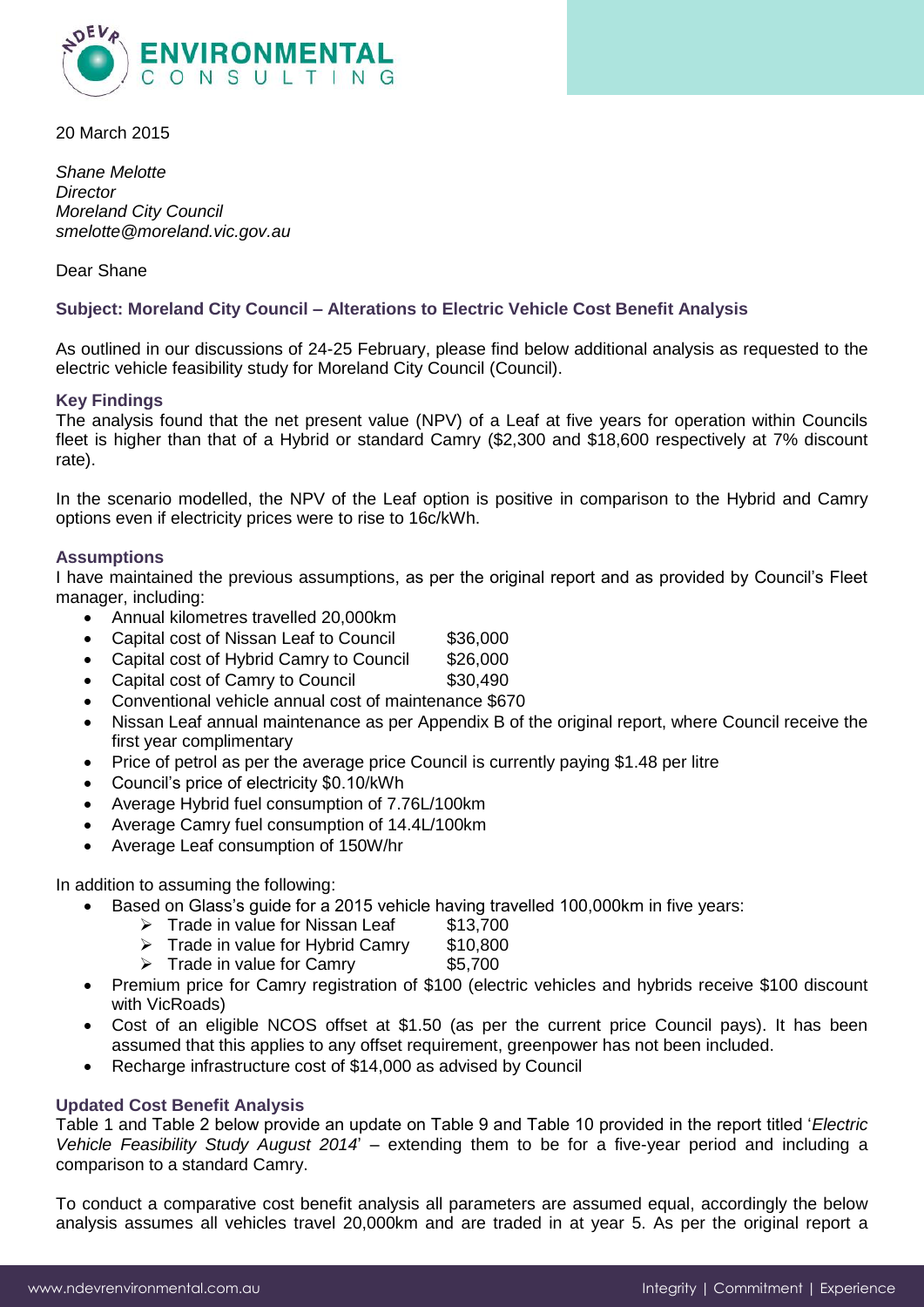

conservative approach is used (i.e. the true NPV is likely to be higher than estimates), as it does not take into consideration increasing fuel prices, the cost of carbon (which is included in the following section), any avoided health costs to society, or the corporate social responsibility image benefit to Council from its constituents.

**Table 1 – Updated Table 9 from Report to be for five years (vs. three years) and include a comparison to a standard Camry**

|                                    | 2015          | 2016      | 2017      | 2018      | 2019      |
|------------------------------------|---------------|-----------|-----------|-----------|-----------|
| <b>BASE 1 (Camry Hybrid)</b>       |               |           |           |           |           |
| <b>Costs (Money Out)</b>           |               |           |           |           |           |
| Capital                            | \$26,000      |           |           |           |           |
| Maintenance                        | \$670         | \$670     | \$670     | \$670     | \$670     |
| Fuel                               | \$2,297       | \$2,297   | \$2,297   | \$2,297   | \$2,297   |
| <b>Benefits (Money In)</b>         |               |           |           |           |           |
| Income & convenience               | Assumed equal |           |           |           |           |
| Re-sale value                      |               |           |           |           | \$10,800  |
| <b>BASE 2 (Camry)</b>              |               |           |           |           |           |
| Costs (Money Out)                  |               |           |           |           |           |
| Capital                            | \$30,490      |           |           |           |           |
| Maintenance                        | \$670         | \$670     | \$670     | \$670     | \$670     |
| Fuel                               | \$4,262       | \$4,262   | \$4,262   | \$4,262   | \$4,262   |
| Rego Premium                       | \$100         | \$100     | \$100     | \$100     | \$100     |
| <b>Benefits (Money In)</b>         |               |           |           |           |           |
| Income & convenience               | Assumed equal |           |           |           |           |
| Re-sale value                      |               |           |           |           | \$5,700   |
| Nissan Leaf                        |               |           |           |           |           |
| <b>Costs (Money Out)</b>           |               |           |           |           |           |
| Capital                            | \$36,000      |           |           |           |           |
| Maintenance                        |               | \$438     | \$358     | \$438     | \$358     |
| Fuel                               | \$300         | \$300     | \$300     | \$300     | \$300     |
| <b>Benefits (Money In)</b>         |               |           |           |           |           |
| Income & convenience               | Assumed equal |           |           |           |           |
| Re-sale value                      |               |           |           |           |           |
| Extra Cost of Leaf to<br>Hybrid    | \$7,333       | (\$2,229) | (\$2,309) | (\$2,229) | (\$2,309) |
| Extra Benefit of Leaf to<br>Hybrid | \$0           | \$0       | \$0       | \$0       | \$2,900   |
| <b>Net Present Value</b>           | \$4,641       |           |           |           |           |
| Extra Cost of Leaf to<br>Camry     | \$778         | (\$4,294) | (\$4,374) | (\$4,294) | (\$4,374) |
| Extra Benefit of Leaf to<br>Camry  | \$0           | \$0       | \$0       | \$0       | \$8,000   |
| <b>Net Present Value</b>           | \$24,558      |           |           |           |           |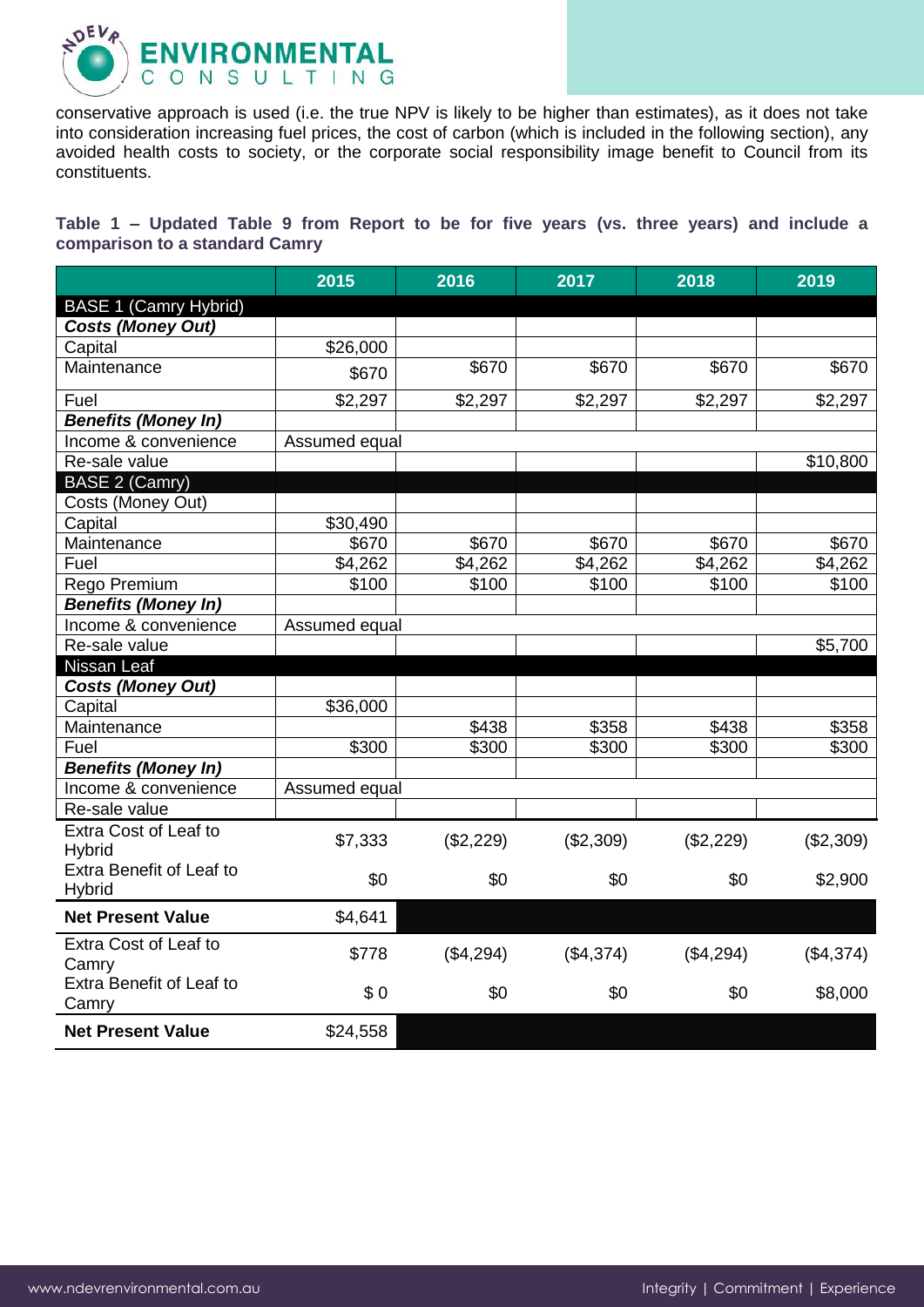

**Table 2: Updated Table 10 from the Report to be for a five year (vs three years) NPV comparison of Leaf to Hybrid and Camry**

| <b>NPVs</b>   | 5%       | 7%       | 10%      |
|---------------|----------|----------|----------|
| Leaf v Hybrid | \$2,946  | \$2,392  | \$1,666  |
| Leaf v Camry  | \$20,161 | \$18,693 | \$16,744 |

#### **Carbon Abatement Projections**

Moreland City Council is carbon neutral and accordingly, the cost of carbon offsets required to be purchased for the above vehicles should be included.

Adopting the above parameters (i.e. 20,000km and the recorded fuel consumption rates), and using the National Greenhouse Accounting Factors, Table 3 below provides the comparative tonnes of carbon dioxide equivalent  $(CO_{2-e})$ , and the corresponding cost to offset.

# **Table 3: Comparative Emission Productions**

| Vehicle                                | Tonnes $CO2-e$ /year<br>(assumed 20,000km) | <b>Estimated Cost of Offsetting</b> |  |
|----------------------------------------|--------------------------------------------|-------------------------------------|--|
| Nissan Leaf using 100% renewable       | 0                                          | \$0                                 |  |
| Nissan Leaf using Victorian Grid Power | 3.54 tonnes                                | \$5.31                              |  |
| Camry Hybrid                           | 3.69 tonnes                                | \$5.54                              |  |
| Camry                                  | 6.85 tonnes                                | \$10.28                             |  |

Council avoids in the order of 6.85 tonnes  $CO_{2-e}$  per year for every standard Camry replaced by a Leaf using renewables, and in the order of 3.69 tonnes  $CO<sub>2-e</sub>$  per year for every Camry Hybrid replaced with a Leaf using renewables (more if vehicles travel further than 20,000km), which will save Council between approximately \$5-10 per year per vehicle on carbon offsets.

Accordingly, the corresponding Net Present Value for the Leaf compared to the Hybrid and the Camry is given below, where the numbers have been generated for the Leaf using (a) renewables (direct from Councils photovoltaics), and (b) the grid.

## **Table 4: Five year NPV comparisons including offset purchases**

| <b>NPVs</b>                                                                    | 5%       | 7%                   | 10%                  |
|--------------------------------------------------------------------------------|----------|----------------------|----------------------|
| Leaf V Hybrid<br>Leaf on renewables $  $2,970$<br>Leaf on Grid $\vert$ \$2,947 |          | \$2,414<br>\$2,392   | \$1,687<br>\$1,667   |
| Leaf V Camry<br>Leaf on renewables<br>Leaf on Grid   $$20,182$                 | \$20,205 | \$18,735<br>\$18,713 | \$16,783<br>\$16,763 |

The numbers above, indicate a financial saving for the purchase of a Leaf when compared to a Hybrid or Camry regardless of whether the Leaf is charged via renewables.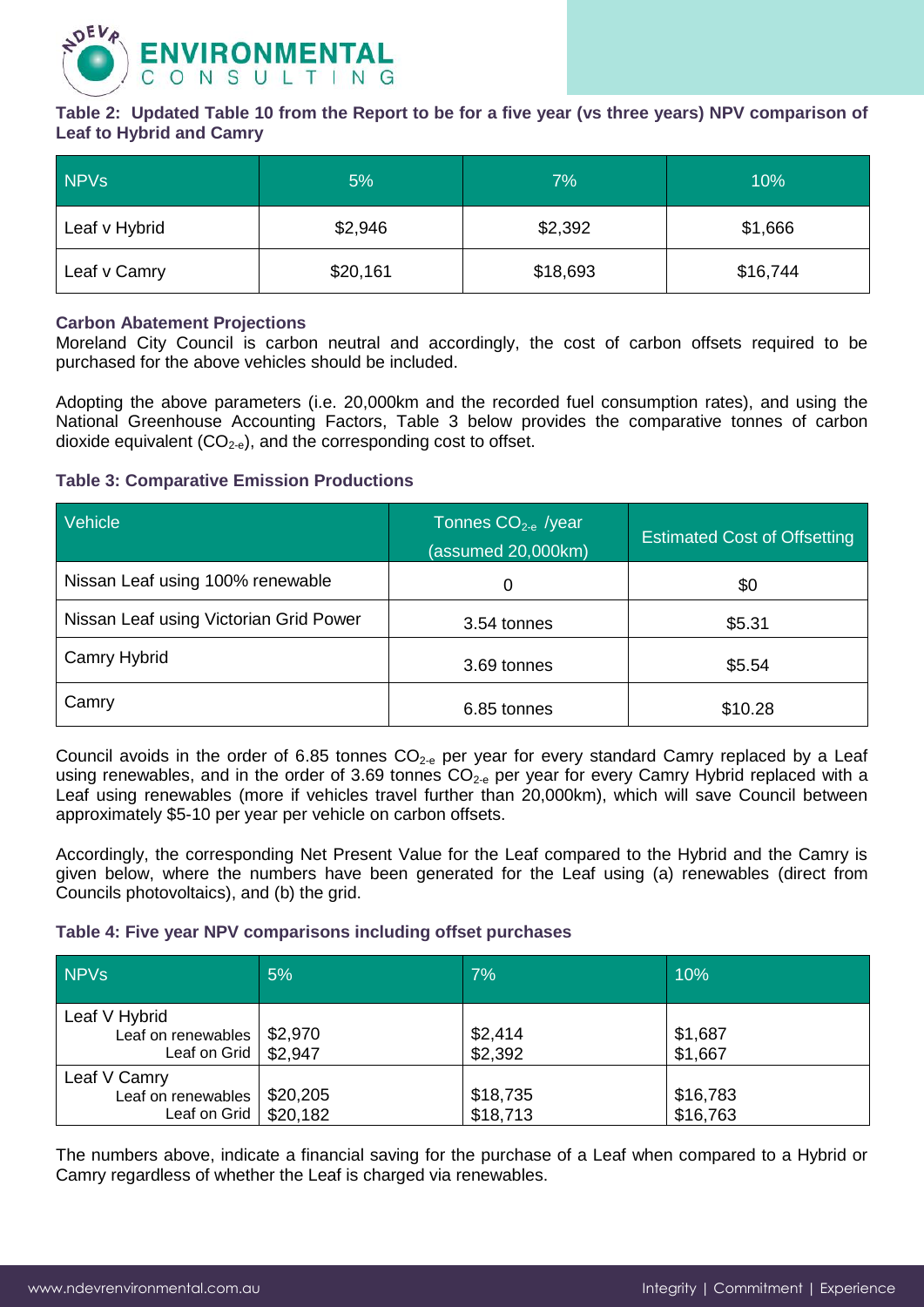

#### **Scenario Model**

A method for estimating the benefit of purchasing more than one Leaf in comparison compared to a Hybrid or standard Camry would be to multiply the number of vehicles replaced by the numbers provided above in Table 4.

The model below looks in more detail at the proposed scenario for introducing additional Nissan Leafs, no additional recharge station is deemed required, as the leafs can be charged from the existing stations and through a standard power point if required..

Namely, if Council are wishing to introduce two new vehicles each year, a comparison has been made between the following scenarios:

- $\triangleright$  Two new leafs purchased every year for five years, vehicles traded in after five years.
- $\triangleright$  Two new hybrids purchase every year for five years, vehicles traded in after three years (and replaced)
- $\triangleright$  Two new Camrys purchased every year for five years, vehicles traded in after three years (and replaced).

Table 5 below, presents the net present value comparing the leaf scenario to the Hybrid and Camry scenario for the Leaf using (a) renewables (Councils photovoltaics), and (b) the grid.

| NPV after 5 years                                               | 5%                     | 7%                     | 10%                    |
|-----------------------------------------------------------------|------------------------|------------------------|------------------------|
| Leaf v hybrid                                                   | \$13,991               | \$10,390               | \$5,828                |
| Leaf v hybrid inc offsets<br>Leaf on renewables<br>Leaf on Grid | \$14,130<br>\$13,997   | \$10,520<br>\$10,396   | \$5,946<br>\$5,833     |
| Leaf v Camry                                                    | \$183,532              | \$167,961              | \$166,415              |
| Leaf v Camry inc offsets<br>Leaf on renewables<br>Leaf on Grid  | \$186,303<br>\$186,170 | \$170,552<br>\$170,427 | \$166,415<br>\$149,754 |

#### **Table 5: Five year NPV comparisons for proposed scenario of 2 additional**

Additionally, Council have requested that the above scenario be looked at if the price of electricity was 12c/kWh, 14c/kWh and 16c/kWh. This is presented in Table 6 below.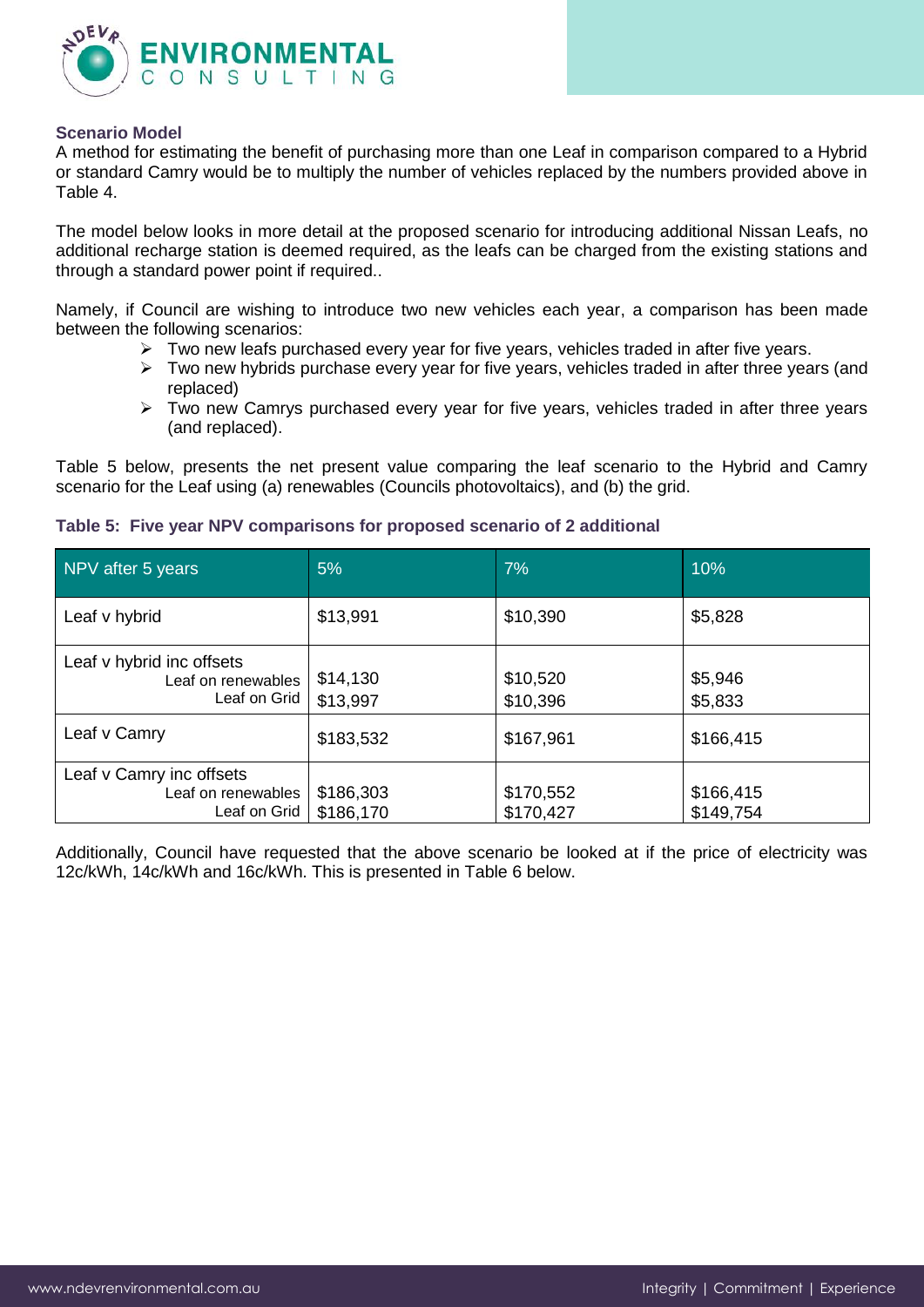

# **Table 6: Five year NPV comparisons without the purchase of the additional recharge infrastructure and electricity at 12c, 14c, 16c**

| NPV after 5 years                                               | 12c/kWh                |                        | 14c/kWh                |                        |                        | 16c/kWh                |                        |                        |                        |
|-----------------------------------------------------------------|------------------------|------------------------|------------------------|------------------------|------------------------|------------------------|------------------------|------------------------|------------------------|
|                                                                 | 5%                     | 7%                     | 10%                    | 5%                     | 7%                     | 10%                    | 5%                     | 7%                     | 10%                    |
| Leaf v hybrid                                                   | \$11,969               | \$8,496                | \$4,105                | \$9,947                | \$6,602                | \$2,382                | \$7,925                | \$4,707                | \$658                  |
| Leaf v hybrid inc offsets<br>Leaf on renewables<br>Leaf on Grid | \$12,108<br>\$11,975   | \$8,626<br>\$8,501     | \$4,223<br>\$4,110     | \$10,086<br>\$9,953    | \$6,732<br>\$6,607     | \$2,500<br>\$2,387     | \$8,064<br>\$7,930     | \$4,837<br>\$4,713     | \$776<br>\$663         |
| Leaf v Camry                                                    | \$181,509              | \$166,066              | \$164,692              | \$179,487              | \$164,172              | \$162,968              | \$177,465              | \$162,278              | \$161,245              |
| Leaf v Camry inc offsets<br>Leaf on renewables<br>Leaf on Grid  | \$184,281<br>\$184,148 | \$168,657<br>\$168,533 | \$148,144<br>\$148,031 | \$182,259<br>\$182,126 | \$166,763<br>\$166,638 | \$146,421<br>\$146,308 | \$180,237<br>\$180,104 | \$164,869<br>\$164,744 | \$144,698<br>\$144,584 |